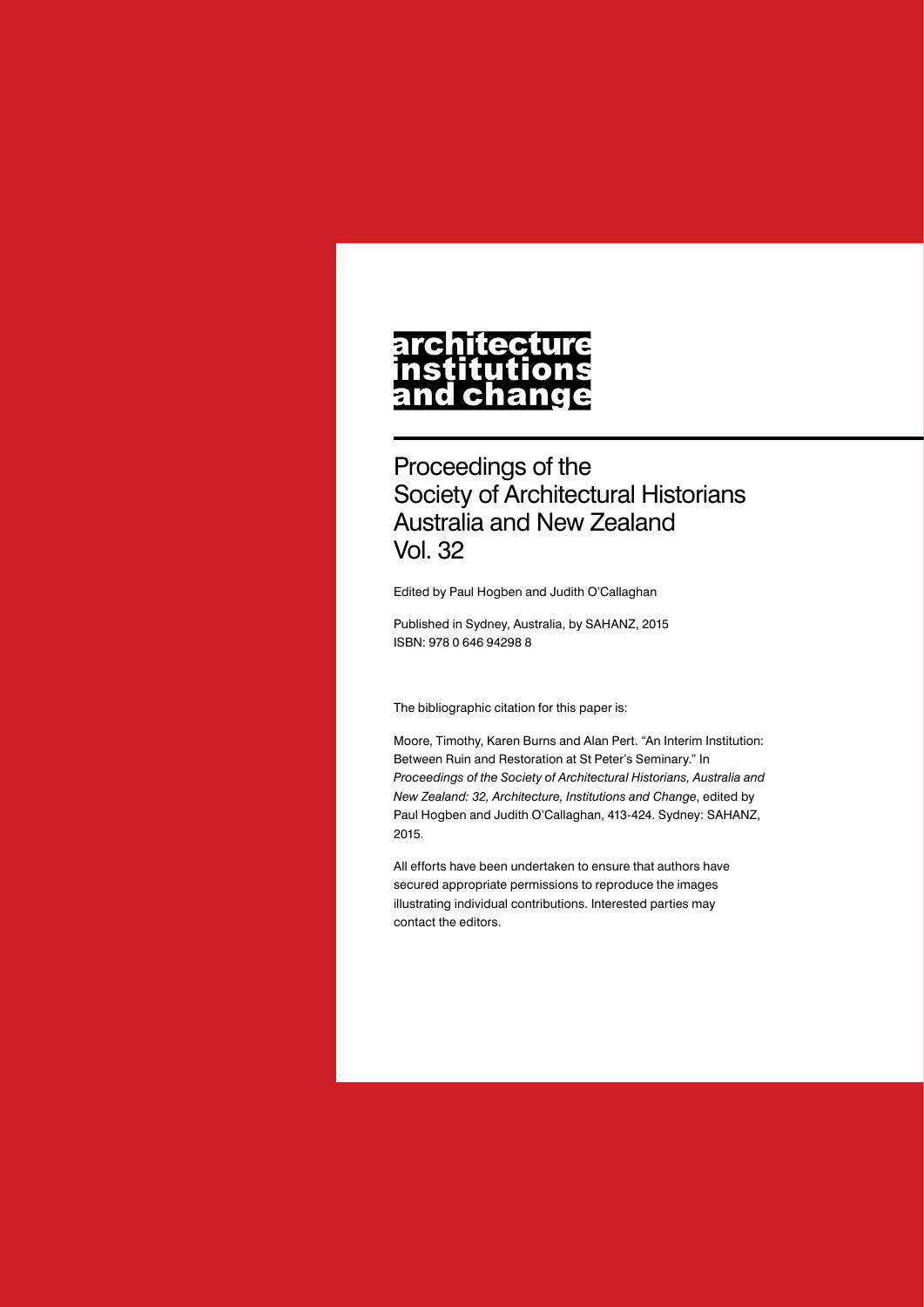**Timothy Moore, Karen Burns and Alan Pert**, University of Melbourne

## An Interim Institution: Between Ruin and Restoration at St Peter's Seminary

*In 1966 the Scottish Brutalist building of St Peter's Seminary (designed by Gillespie, Kidd & Coia) was completed; by the late 1980s it was almost a ruin. The building had been subject to larger processes of change within its commissioning institution, the Roman Catholic Church. St Peter's Seminary has recently become the focus of a new institution, The Invisible College, which imagines how the grounds of Kilmahew, which contain the seminary, can be put to productive use prior to and during its restoration. This paper will examine The Invisible College – formed by a coalition of policy makers, academics, locals and activists – as it provides opportunity to compare the formation of the seminary in the mid-twentieth century with its contemporary redevelopment. The current plans for the seminary building will be considered through the lens of interim use, as part of the newly identified 'civic economy', which signals the emergence of new types of institutions that are constructing a change in contemporary society. By contrasting the two periods, this paper will theorise shifts in the construction of institutions, which moves from top-down delivery to participatory, incremental models. Within this institutional transformation, the interim period between ruin and restoration at Kilmahew also provides an opportunity for architecture to reframe its mode of operation.*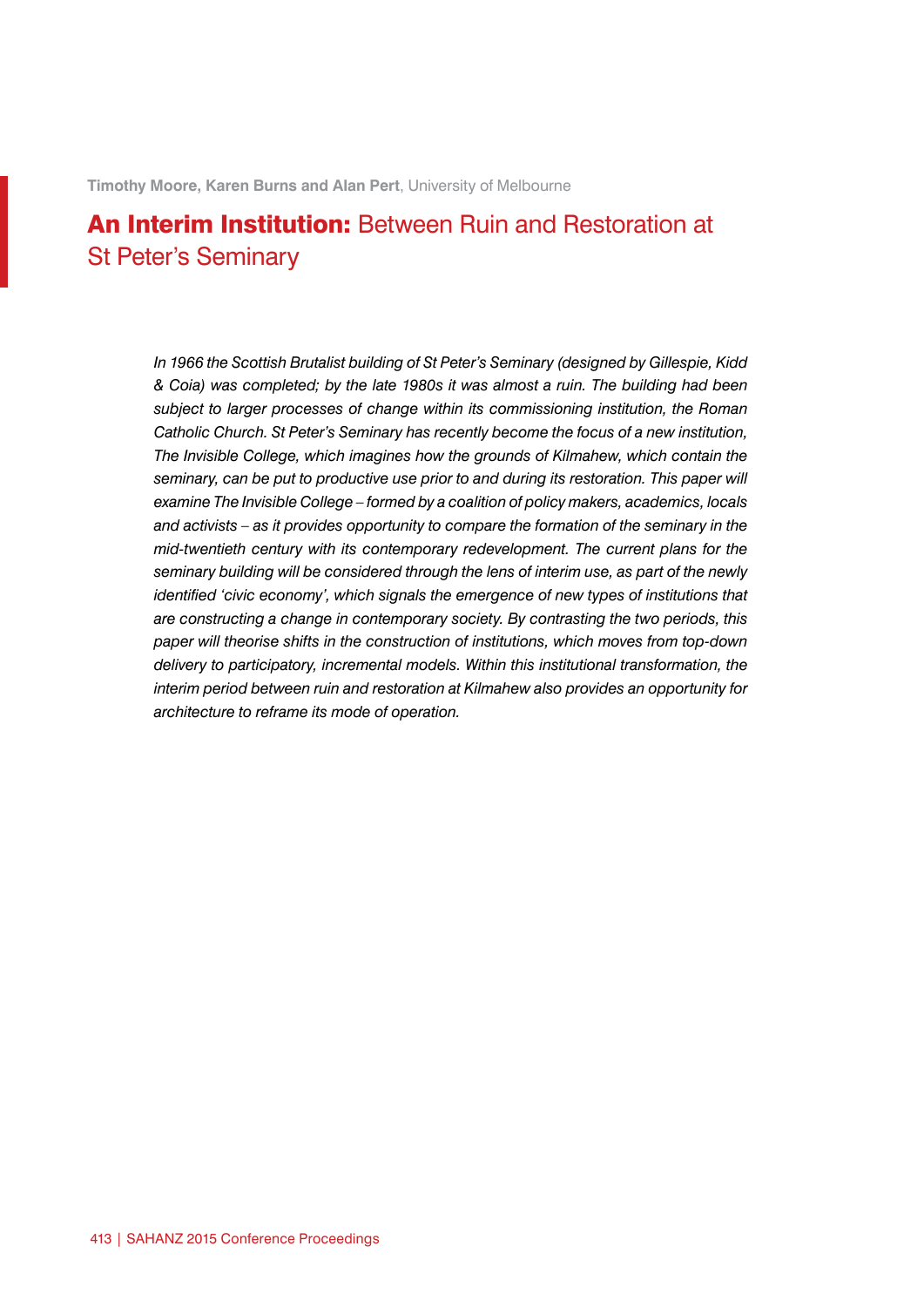



**Fig. 1** Print of an original photo of the sanctuary in St Peter's Seminary, designed by Gillespie, Kidd & Coia (taken from Gillespie, Kidd & Coia Archive, Glasgow School of Art), taped on the front gates of building during a workshop. Photograph by JK, 1971, www.flickr.com/photos/jkfm/3918673023.

### **In the interim**

St Peter's Seminary stands on the grounds of Kilmahew, 40 kilometres north-west of Glasgow, Scotland, neither as "ruin or icon"<sup>1</sup> but as a building under rapid decay before it even turns 50. Thirty-five years after the seminary was closed, the pure forms of its Brutalist architecture are already vulnerable: "Reinforcement bars are rusting and destroying the concrete from inside, even as it spalls on the outside, and toxic asbestos lurks in walls and in mounds of rubble."<sup>2</sup> The quick deterioration of the building has been exacerbated by multiple forces: the decline in the Catholic Church's financial fortunes, liturgical changes, a lack of maintenance, poor weatherproofing and the inability of market-based proposals to develop the site after the priesthood vacated the building.<sup>3</sup> In the period between cessation of formal ecclesiastical activity and current redevelopment plans, many interim uses have materialised from both the unsanctioned – dog-walking, dance parties, arson – and from the authorised – artistic interventions and university research projects.

Interim use on temporarily vacant land has been extensively documented in architecture and urbanism discourse in the previous decade.<sup>4</sup> In the context of urban development, the interim is described as the period of time between the termination of the site's previous function and the moment of its redevelopment through new program and building works for its maximal use. The interim site appears as vacant, unoccupied, dormant, on hold. As a number of recent commentators have argued, the interim potentially provides a moment outside of property market cycles when the land has little immediate economic value and alternative uses can be explored.<sup>5</sup> Interim use may include: a temporary leisure facility, community hub, collective working space, artistic intervention or impermanent cultural platform amongst others. The interim period is celebrated for its ability to be "a radical approach to reinvestment [that] emphasises use over exchange." Interim use values "disinvested space"<sup>6</sup> – even if only for a limited period of time (because interim use is defined as temporary).

Interim use has emerged as an area of interest and activity in recent years partly due to the increase of vacant properties in wealthy economies. Under neoliberalisation, there has been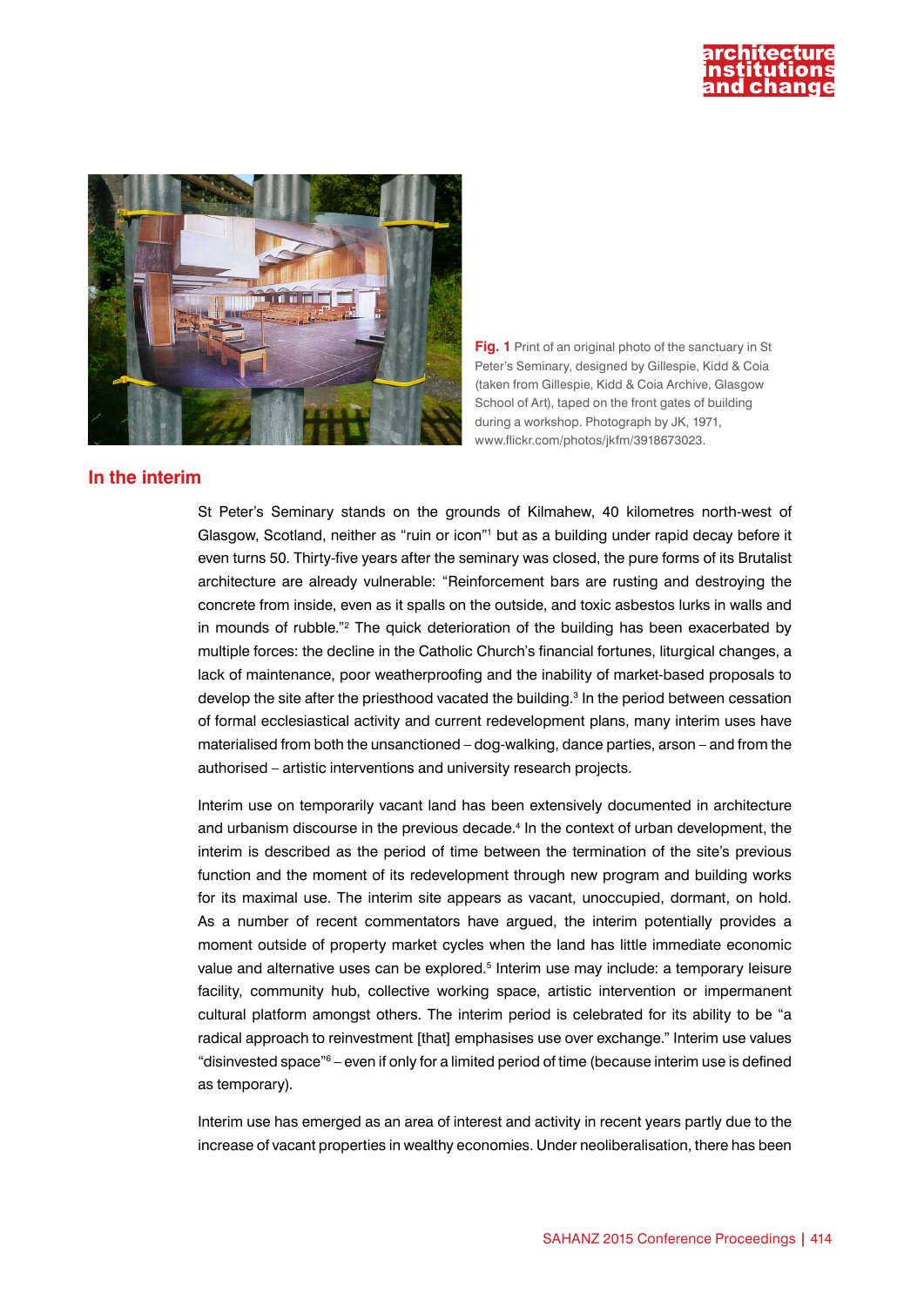an increase in the tying of property to its exchange value (reselling for profit) rather than its use value.7 Vacant property can emerge when building stock has lost its capacity to be sold at profit. As a result further maintenance and investment is not undertaken because it cannot be recouped through rental income.<sup>8</sup> With capital frozen in soil, steel and concrete, properties can lay vacant for a short six months or several years.

The failure of the property market through the persistence of vacant land is one of many by-products that have appeared in the urban environment as it is calibrated as an engine for economic growth under the project of neoliberalisation in the late twentieth century.<sup>9</sup> Neoliberalisation is an ideology that the market, liberated from state intervention, is the most efficient allocation of resources, including for economic development.<sup>10</sup> There are various interpretations of neoliberalisation, its actualisation and the consequential critique.<sup>11</sup> In parallel with this critique is an interest in alternative forms of social and economic organisation in order to "find alternative ways of organising our economy, as well as the institutions and practices that support and sustain it."12

Architect Indy Johar optimistically describes an emerging paradigm to overcome market failures as the new civic economy, "one which is fundamentally both open and social. It's an economy which is fusing the culture of web 2.0 with civic purpose."13 Johar outlines two factors underpinning this civic economy: a transformation in how humans collaborate and communicate, and a desire for shared and sustainable prosperity. Johar believes these characteristics signify a social move towards the shared enterprise of production and use, one that moves beyond the simplistic duality of market and state. Some new enterprise modes that are of significance to architectural planning and production include:

property management and land stewardship through community land trusts, asset transfers and leases, social enterprises, and community real estate or development cooperatives. It extends to innovative and incremental credit systems, such as peer-to-peer lending, user financing, time banking, local currencies, and forms of venture funding and crowd-funding based on both equity and reward models.<sup>14</sup>

These intensely collaborative and distributive models have the potential to expand architecture beyond a design and build focus to the co-creation of its own budget and briefs.

This purported transition to a new type of economy will have a dramatic impact on the built environment claims Johar. In particular, it will impact upon how architecture is created beyond the making of space to its models or organisation, ownership and resourcing.15 This will require new types of institutions as many of our public institutions were founded in the nineteenth century, and preparing for the twenty-first century requires a different lens.<sup>16</sup> It is important to clarify here that the demand to construct new institutions is not the same as constructing new buildings. "An institution represents a social order or pattern that has attained a certain state or property"<sup>17</sup>, which is different to architectural definitions that conflate organisations with certain kinds of building types, architectural symbolism and planning.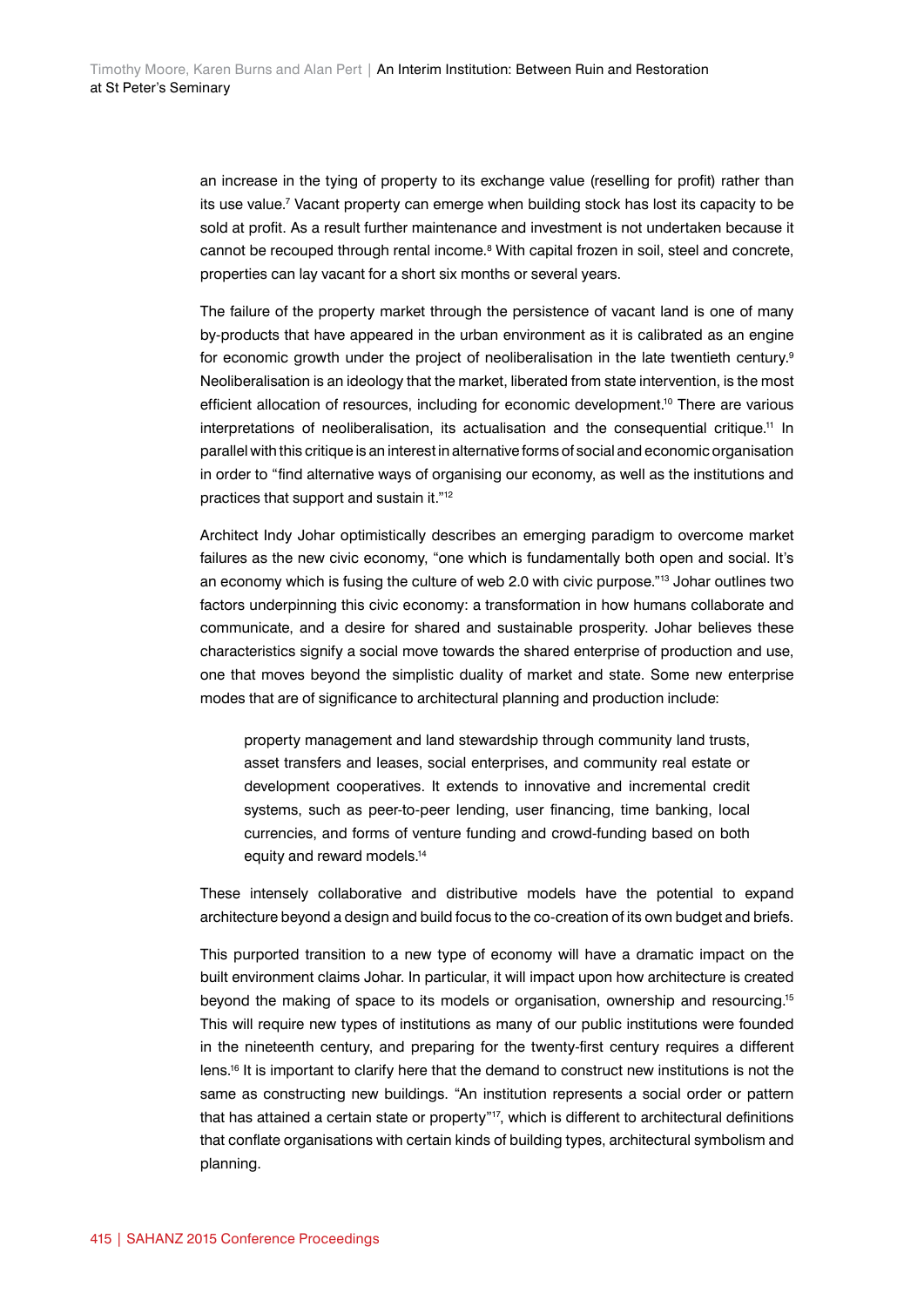

The interim period may be a crack from which new 'civic' institutions may emerge, which is identified by Indy Johar through several examples in *Compendium for the Civic Economy.* Within these temporal moments, an interim-use project may become a step towards other ways of imagining the urban environment. As a group of interim-use project makers recently observed of projects in the interim:

The advantage of this approach is its ability to test out and prototype ideas in the physical world; act as an interface with the local neighbourhood; open up the process to the wider community; and experiment with new forms of institution building, exploring how governments, developers and citizens might work together better.<sup>18</sup>

This potential has seen an increase in the interim period being used for temporary or transitional projects in long-term urban frameworks by planners, developers and citizens as it can become complementary to top-down planning process, including for the restoration of St Peter's Seminary.

#### **St Peter's Seminary: cycles of institutional change**

The contemporary redevelopment of St Peter's Seminary must first be understood within the context of its creation as a religious building. A comparison of the two projects – St Peter's and the Invisible College – reveals the indivisibility of spatial program and institution in both designs. In both projects the timing of decisions, policies and opportunities is significant. In the case of St Peter's significant changes in its commissioning body occurred whilst the building was under construction, rendering the building partly anachronistic even before completion. On the other hand, the Invisible College project reveals the value of the interim – of an in-between time – as an opportune window in which to experiment with institutional change rather than a moment lost to time.

At the height of the British post-war boom in 1953, the Roman Catholic Archdiocese commissioned Gillespie, Kidd & Coia to design a new seminary for St Peter's College adjacent to an existing nineteenth-century baronial mansion. After a delay due to financial reasons, the seminary design was revised in 1959 with the first soil turned in 1960.<sup>19</sup> The clergy finally moved in during 1966.<sup>20</sup> The process from briefing to completion took approximately a decade. In this interim period, theological students occupied the existing mansion for their studies surrounded by fifteenth-century castle ruins and several centuries-old follies.



**Fig. 2** Archbishop Scanlan laying the foundation stone of St Peter's before the "entire hierarchy of Scotland", September 8, 1964. © RCAHMS.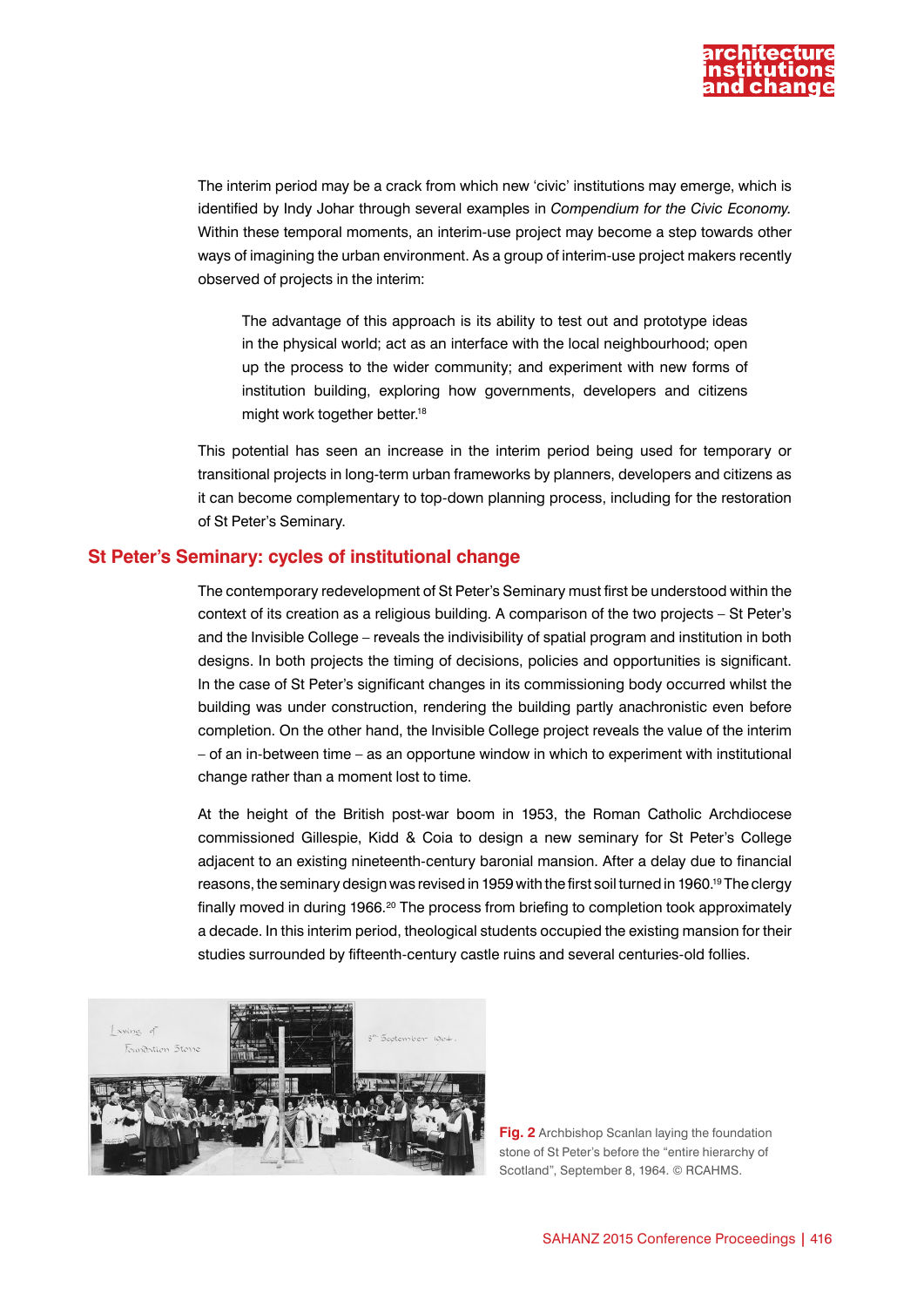The original 1953 brief for the project included accommodation for 115 students, a library, a chapel, some dining facilities, classrooms, a convent block, and a swimming pool (though the pool was later deleted from the brief.). This brief was developed between the technical experts of space (the architects) and the religious leadership (solely with the local archbishop).<sup>21</sup> In response to the brief, the architects created four connected buildings that wrapped around the existing mansion. The almost-religious faith in the autonomous expertise of the architect and their visionary response<sup>22</sup> is represented by every aspect of the facility being planned, right down to the interior colours, furniture layout, and even the light bulbs. "The specification of hard-to-replace lightbulbs from Denmark meant that students would take still functioning bulbs to meals with them, for fear they would be un-Christianly pinched."<sup>23</sup> The design also reflected liturgical spatial organisation of the church that had remained vastly unchanged since the sixteenth century: the new building contained individual cells for each priest, which cantilevered above the communal spaces for Catholic liturgy, placing the public act of worship in the sanctuary chapel and refectory at the building's heart. The liturgy manifests at St Peter's in a semi-monastic manner with these individual bedroom cells along with the isolation of the building distant from Catholic communities.

The design and production of St Peter's occurred during the confluence of dramatic changes in ecclesiastical ideologies.<sup>24</sup> During the construction of St Peter's Seminary, the second Vatican council of 1962-65 announced changes to the liturgy that demanded greater lay participation within the ritual of Mass. The priest would no longer be physically separated from the congregation during Mass, nor linguistically separated by the performance of Mass in Latin. Almost immediately in parallel with its design development, parts of the brief and the spatial arrangements became anachronistic. In 1964 the Vatican produced a document *Inter Oecumencici* that included "a chapter on building church altars for active participation."25 The text detailed variations in plan, moving church design beyond the longitudinal crucifix form to other spatial arrangements. Liturgical changes also required a repositioning of the sanctuary and altar to the floor level of the congregation in order that the church was accessible to the community. As St Peter's was formed during these dramatic changes, many of the seminary's programmatic elements were no longer apt for the reforming church.<sup>26</sup> The ten-side chapels adjacent to the sanctuary were made redundant as individual worship was discouraged; the raised altar was no longer appropriate as it was spatially distant from the congregation; the monk-like cells kept the trainee priests mentally and physically far from Catholic communities. This is reflected in the words of former lecturer Friar James Foley "There was a false monasticism inherent in the design, a modernisation of the monastic concept. But the diocesan clergy were not meant to be monks!"27 The building was less able to adapt to these liturgical changes.

A number of other factors further contributed to the decline of the seminary and its eventual closure in 1980. In part these could be characterised as significant changes with the economic and social power of the commissioning institution, as the Scottish Catholic Church's financial health declined and the church experienced a decrease in ordinations. There were further technical issues with the building's construction.<sup>28</sup> Water penetration was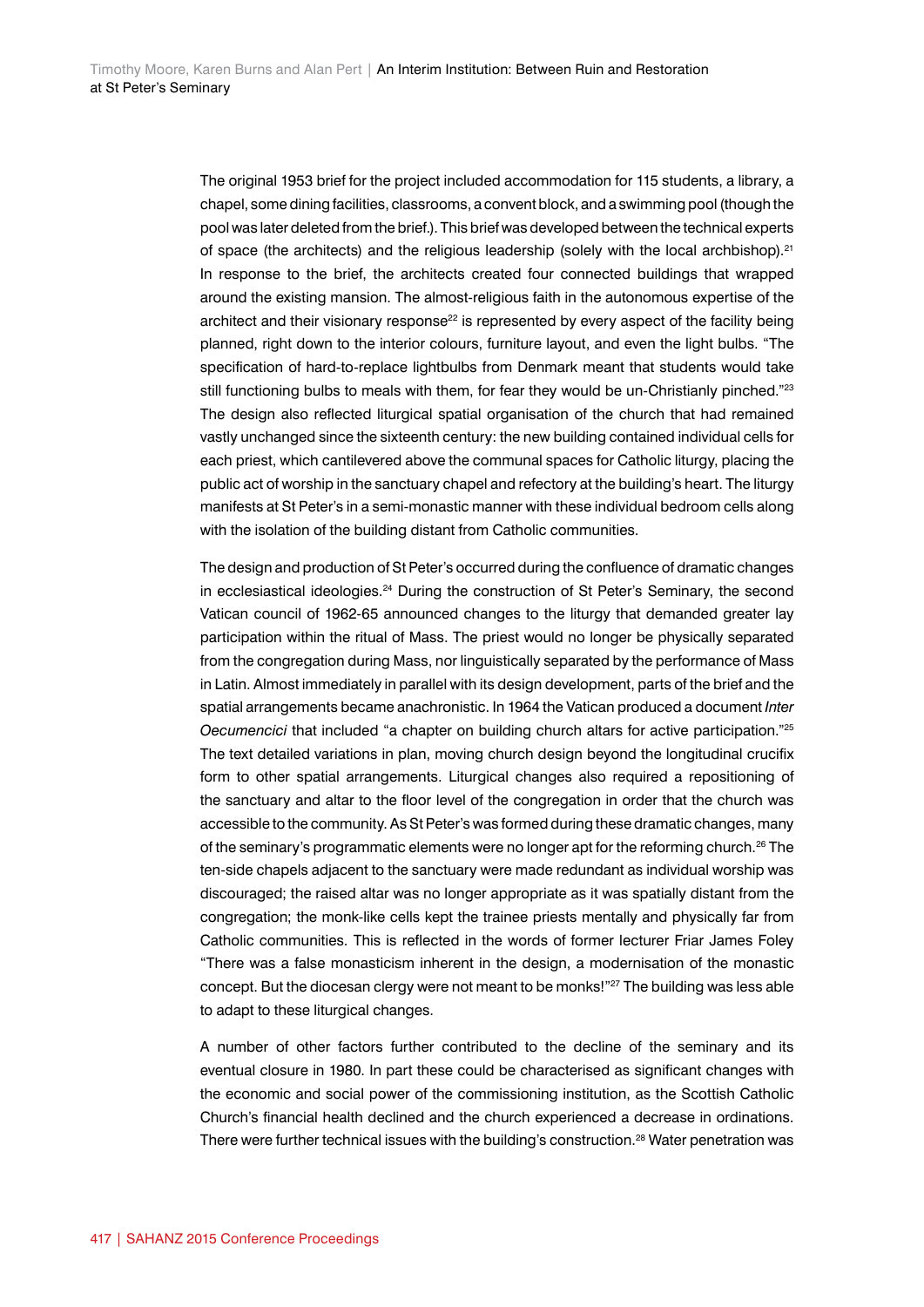

a concern throughout the occupation of the building, and the occupants reported "a record number of fifty-three leaks in the sanctuary lantern ... after very heavy rain" in 1967.<sup>29</sup> After the deconsecration of St Peter's along with the departure of the seminarians, the church continued to use the collection of buildings for its social services department as a drug detoxification and rehabilitation centre from 1983-87. The building continued to deteriorate without sufficient funds for maintenance. It was closed in 1987.

Market-based approaches to rehabilitate the site were proposed, including the church itself who wished to demolish the buildings and construct 22 private dwellings; another church planning application proposed a conference centre; another a police training college.<sup>30</sup> Developer Urban Splash advanced plans with Gareth Hoskins Architects for a mixed-used leisure centre and housing just prior to the Global Financial Crisis.<sup>31</sup> Many plans were made, including "failed attempts by planners and developers whose focus was to first and foremost preserve the buildings." The building itself undermined financial viability $32$  because the seminary's monofunctionalism seriously hindered alternative programs because its structure and planning was static in juxtaposition to the changing demands of the religious institution (and later the market). The institution had 'moved on', but the building could not. Without program or purpose, the building was left as an institutional ruin.



**Fig. 3** Oblique aerial view of St Peter's taken from the east after the demolition of Kilmahew House. From RCAHMS Aerial Photography. © RCAHMS.

#### **Kilmahew/St Peter's**

The interim period between the formal closure of St Peter's and its future fortunes (whether ruined or restored) has opened up unconventional and unregulated uses of the site by a multitude of users. Suspended in this ambiguous state, St Peter's Seminary became the scene of many unsanctioned cultural activities (porn films, music video clips, raves) and users (architectural enthusiasts, leisure-seekers, pyromaniacs). By the mid-1990s, "any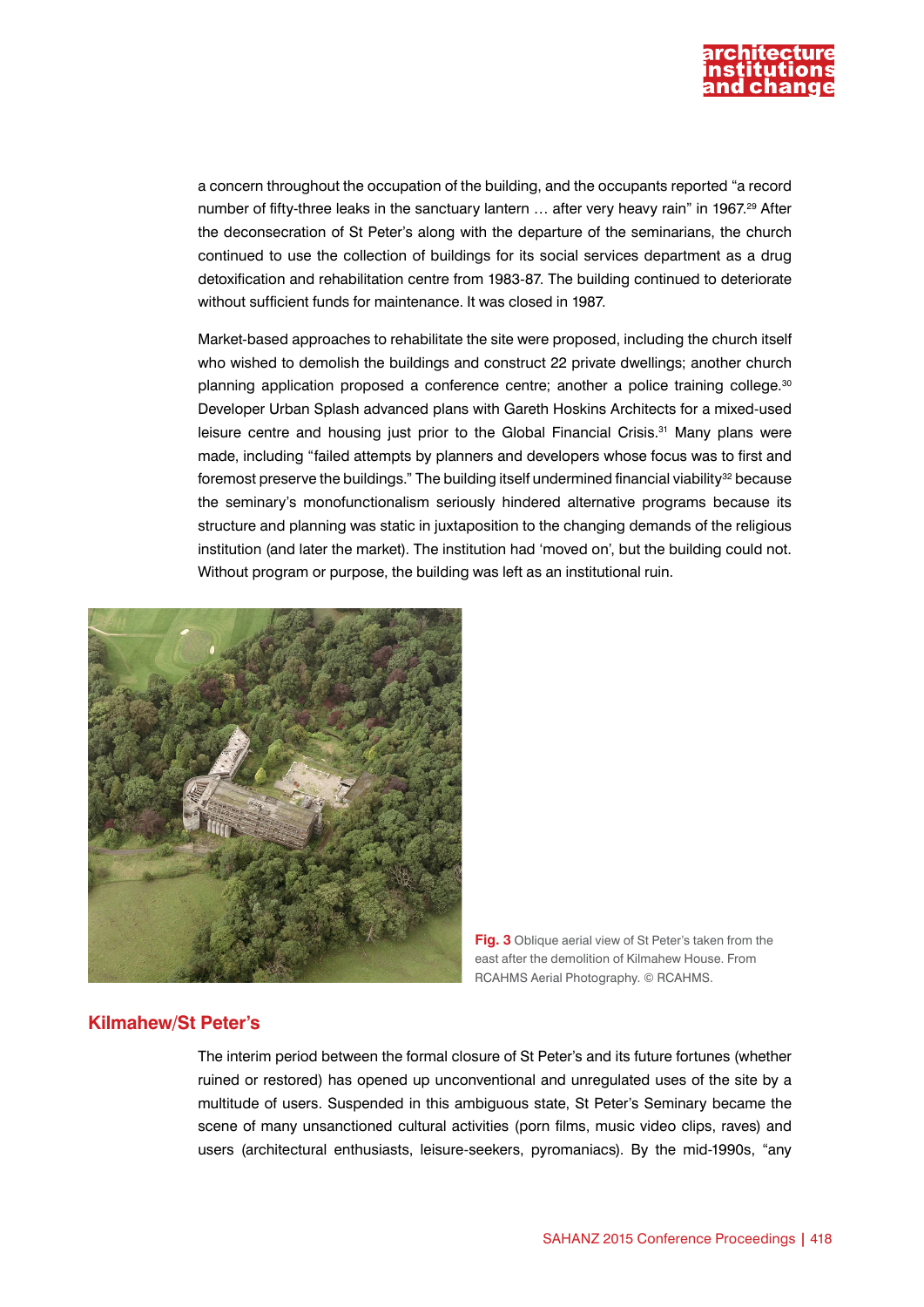clue to its original religious purpose has been almost eroded to nothing, the sacred has long since disappeared under layers of the profane."<sup>33</sup> In particular, the most divine floating interior space dedicated to liturgy was devoid of its original timber. "The three-flight staircase with most of its treads missing; looking upwards here is one of many Piranesian moments."<sup>34</sup> This ruinous state appealed to one the original design architects Isi Metstein. He stated, "I would enjoy the idea of everything being stripped away except the concrete itself – a purely romantic conception of the building as a beautiful ruin."35 But not everyone was content to let the building fall into romantic decrepitude.



**Fig. 4** A 'Piranesian moment' at St Peter's. Photograph by Andy Magee, www.flickr.com/photos/amagee3/6062824805.

Unsanctioned interim-use of the site along with the revision of Brutalism in architectural discourse<sup>36</sup> increased the mythology and popularity of the building in Scotland until significant pressure mounted on the property owners and government to rehabilitate the site as the building continued to fall into ruin, which made it unsafe for the uninvited users. In 2009, after failed attempts to resurrect the site under market conditions, public arts organisation NVA<sup>37</sup> became involved with Kilmahew when it received a grant to create artwork in the grounds. NVA saw a greater opportunity in the investigation of how the building could be returned to its original condition. In their 2010 Commission Plan<sup>38</sup>, NVA proposed an iterative process to redevelop the entire site, not just St Peter's. The document stated: "Using a procedural model, each action generates the next idea or intervention ... we wish to create a place that allows people to participate in making their own narratives."<sup>39</sup> The building's recent history now begun to inform ideas about its present use. The Commission Plan document included a desire for the preservation of some ruination rather than an entire restoration of the building to a pristine state. This document outlines three architectural strategies for the rehabilitation of the building: repair (make good), upgrade (improve and replace) and intervention (adapt building to new uses).

In line with a procedural or incremental process, NVA begun occupying the site in the interim. It saw this as a way "to bring a lot of individual smaller decisions to something that was, by its nature, one big decision, one big move."<sup>40</sup> Interim activities are part of a broader design strategy to create an iterative design process that decreases the distance between producer and user and engages a wider group of people in the process. It moves from a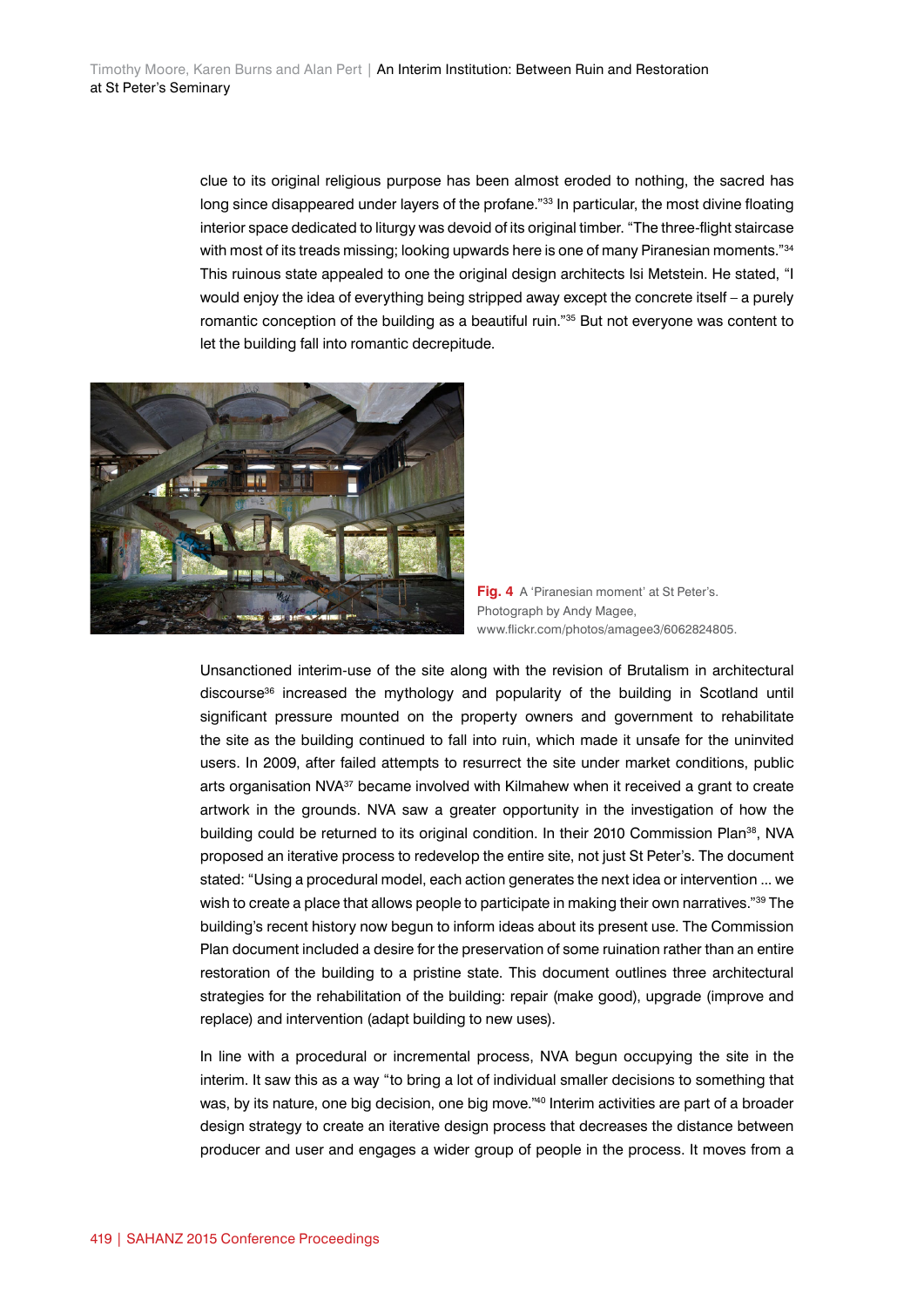

classical position on authorial intention to one that encourages difference, local specificity and micro-politics. This is distinctly different to the earlier approach at Kilmahew, which was a top-down approach to design with the organisation of major Catholic rituals and relationships driven by the architects under instruction of the Vatican via the archbishop.

Interdisciplinary research was part of the interim process to investigate the potential of the site in order to connect local participation, academic research and design practice. This project is entitled The Invisible College, which begun as a conversation at the 2010 Venice Architecture Biennale as a series of questions about what to do with the building as part of Scotland's entrant To Have and to Hold: Future of a Contested Landscape. The conversations, research and ideas that begun in Venice evolved into a funded project in 2012 with the brief to be "a research network linking local people, world-class academics, artists, activists and writers."41 The intention of making these connections is to not only create stronger links between academic research and design practice, but also to provide a platform where a feedback loop can be created between the fields.

The presumption of The Invisible College events is that they would explore the idea of a future college for the site, like that of St Peter's, but in the broadest sense. The website goes further to state that it would: "envisage Kilmahew St Peters as a field station of the future where active protagonists can undertake all sorts of active landscape experiments where the site itself is the subject matter." This sees academics removed from their traditional context in "a horizontal way of working and learning where no particular expertise was valued higher than another area of expertise."42 The intentions of The Invisible College is the antithesis to St Peter's because its function is less defined, its pedagogical approach is fluid and its pupils create their own pathways. Also by functioning in the landscape, it exits the sealed building to the outside world.

Between 2012 and 2013 The Invisible College held three workshops on site (with over 60 participants at each), which explored, mapped and documented the site to begin conversations about what were possible futures at the location. Each workshop was evaluated and the impact measured as a means of informing the next workshop. Also as part of The Invisible College, local volunteers revitalised the Victorian 'walled garden', which was the former kitchen gardens first established in 1866. (Its first harvest was reaped in September 2012). In parallel, writers and academic researchers have been delivering lectures, seminars and papers off-site, assisting in informing debate and opening up opportunities for further funded research focused on the site.

"The best thing that happened was a picnic between activities," remarks Professor Alan Pert, one of the conveners of The Invisible College.43 "Sixty people from various backgrounds sat in the walled garden eating potatoes that were grown there. It was a great experience where different people shared ideas, visions and observations. People stood up in front of the group and said what they felt." The content of The Invisible College – workshops, symposiums, artistic interventions, audio trails, or the picnic – are not revolutionary actions in themselves, but nevertheless, important questions do arise. Pert acknowledges this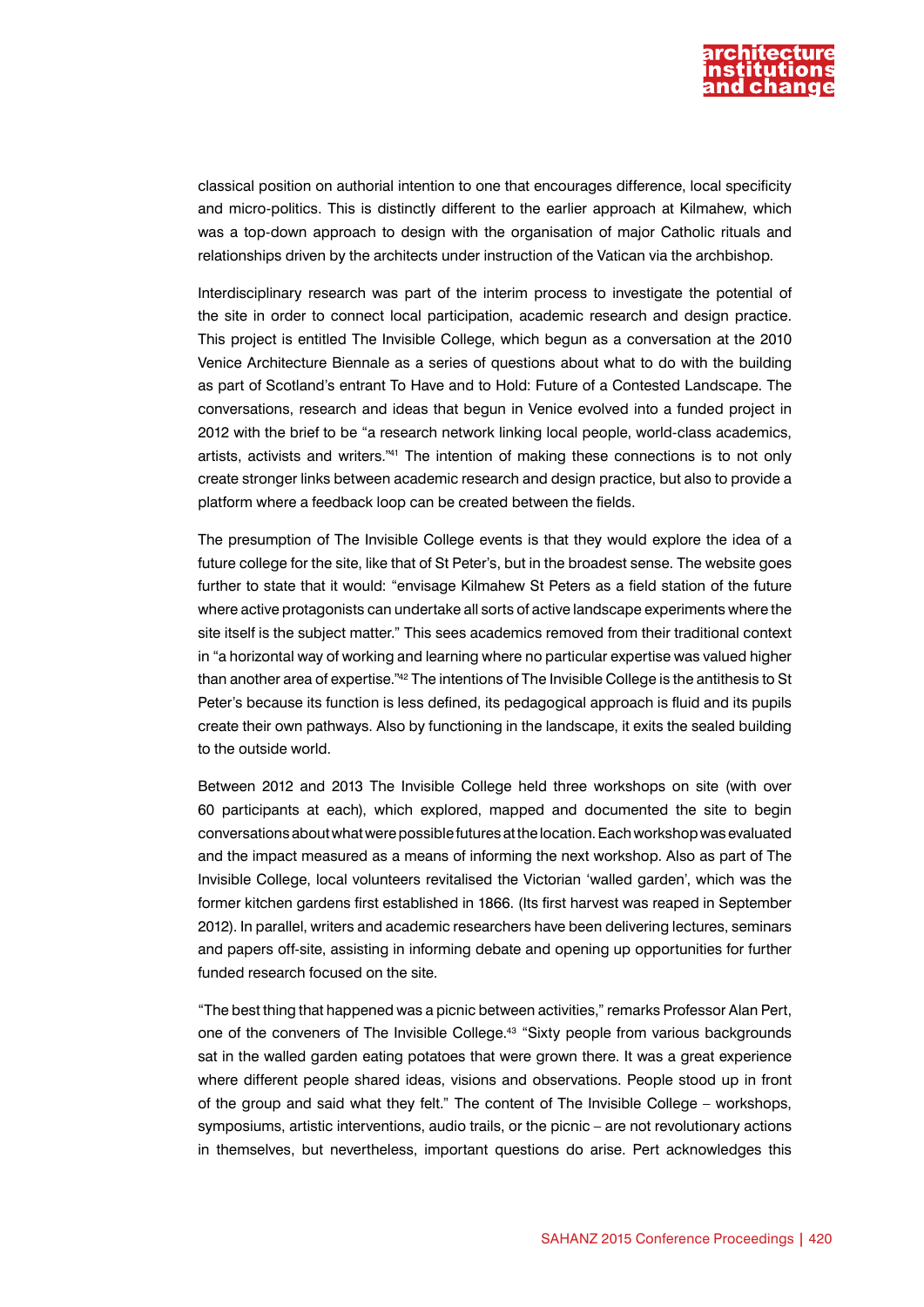observation: "It was the conversations that were happening at the picnic about the future of the site were more important than the actual event itself."44 The form of the collegiate event may not be as interesting as the transformation that occurs in the people involved, the processes that are generated or the conversations that take place. "To enable oneself as a researcher to imagine other realities, avoid deterministic theorizing and bring the difference and diversity of social and economic worlds and practices to light could come before the first step to actually change reality."<sup>45</sup> The interim activity becomes a transitional step in the redesign of conventional or institutionalised ways of thinking for architects and academics alike.

The Invisible College operated, in part, as a strategy to move the 25 year architectural, heritage and social imagining of the site *beyond* the complete reparation of the Brutalist building. "A lot of what we did in first year of The Invisible College was to investigate the site through different lenses," states Pert.<sup>46</sup> "It suffered from the public perception that the rehabilitation of Kilmahew was about architects fetishising the building. What NVA and The Invisible College managed to do was take the focus away from the building and think about the landscape, and change the perception of the place." This was a significant change as governmental and philanthropic funding bodies were focusing on the rehabilitation of the building rather than the entire landscape.

The interim activity of The Invisible College has become a protagonist in the design process by making the site productive through exploring and expanding the brief and investigating itself as a future client. The Invisible College will continue on site with the assistance of 'Connected Communities' Arts and Humanities Research Council (AHRC) funding. Activating the site also generated legitimacy for the stakeholders in raising funds for the project through being a visible prototype of what is to come. It becomes a way to immediately engage the site rather than to work through abstracted and sometimes imprecise claims of the 'public good' or 'community engagement'. As of mid-January 2015, the NVA "has persuaded the Heritage Lottery Fund and other public and private donors to contribute £5m towards rescuing the building."<sup>47</sup> To rescue something is different to restoration. Restoration implies the return of a building to its former condition. Rescuing signifies to bring the building back from harm or danger.

While raising funds, NVA held a two-round competition to select the architect to work with Avanti Architects and NVA on St Peter's restoration. NORD was the eventual winner, whose director is Alan Pert from The Invisible College. The new design will occur in phases. The first moves are to make the place safe (such as by removing asbestos in March 2015), consolidate the ruin, and minimise the effects of weather. The preference of the architects NORD is to let the rest of the brief to be dictated by the demand of cultural events across the site. "Every event can dictate what happens next. If this requires a wall, then there will be a decision whether the wall becomes permanent or not," comments Pert.48 This approach sees the architectural process introduce the accidental and improvisational into the design process rather than a determined and linear pathway.

An incremental approach was not fully embraced by stakeholders. Pert says, "When you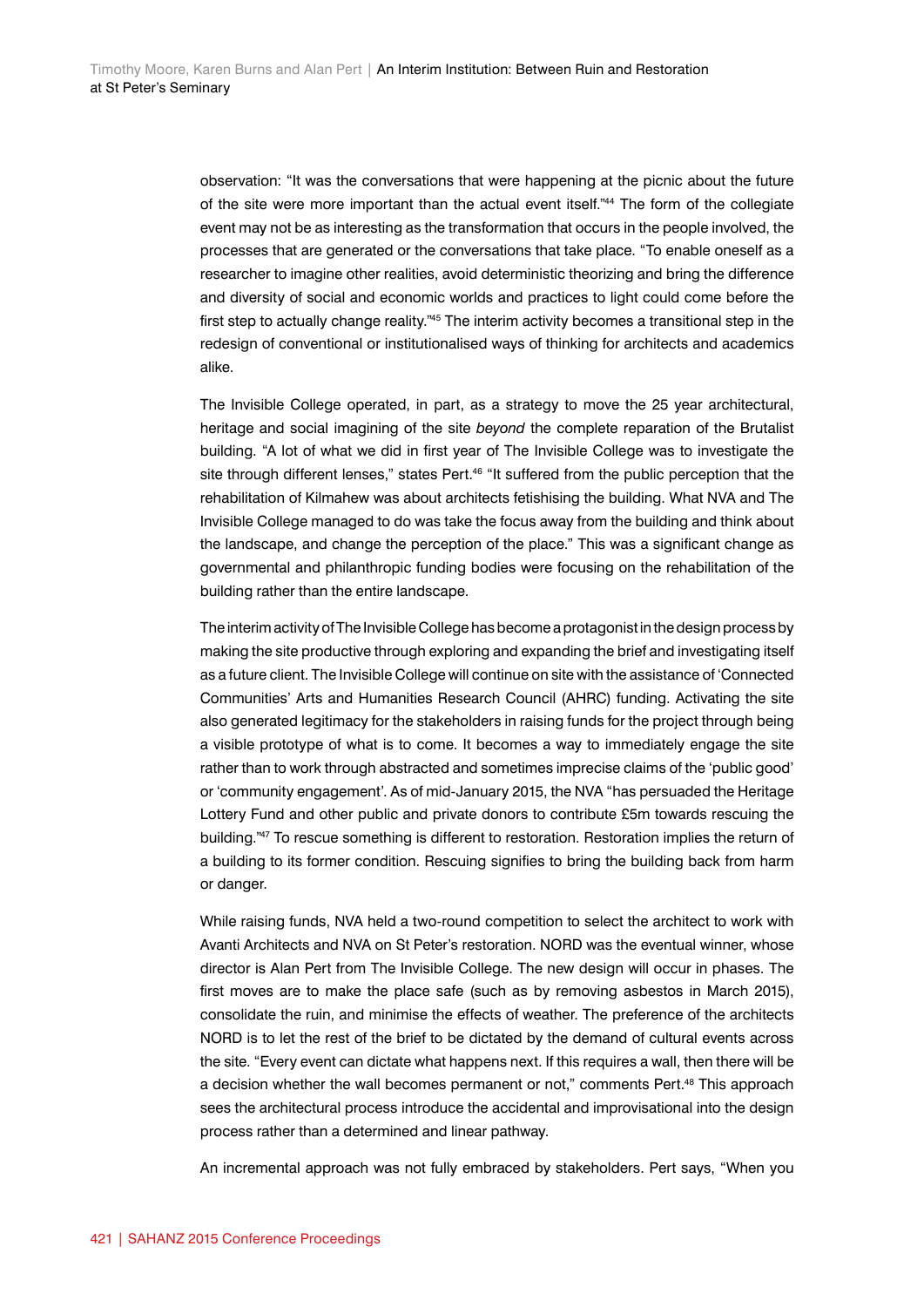

have government money and architectural heritage money they want a five-year business plan. The funding regime needs comfort."49 This has forced a business case and design brief for the first phase, which includes various scales of cultural spaces: a 600-seat performance space, educational spaces, a productive garden and pathways across 144 acres.<sup>50</sup> Events are still triggering the design brief. Scotland celebrates 2016 as the year of architecture, innovation and design, with Kilmahew/St Peters hosting the launch event in early 2016. This 2016 event is further driving the development of the project brief.

#### **Conclusion**

The notion of the civic economy revolves around increased collaboration, communication and co-production that shepherds in new coalitions of organising the economy and society. This is witnessed at Kilmahew/St Peter's. Institutional failure to rehabilitate the building and the surrounding landscape was not overcome by existing market and state institutions. It was driven by a non-profit organisation NVA leading a constellation of individuals and groups. Interim use, an architectural tool aligned with the civic economy, has forged the institution of The Invisible College in parallel with institutionalising incremental design within the architectural process. In the case of Kilmahew/St Peter's, the contemporary design process has re-engaged the local and wider Scottish community with the site while nurturing the emergence of The Invisible College. The archdiocese has recognised the civic gesture of this process and will gift the swathe of land back to the public in 2016. In 2017, 50 years after the original foundation stone was laid at St Peter's, the site will be officially reopened, which includes hosting The Invisible College.

<sup>1</sup> Mhairi McVicar and Cristian Suau, "Neglectfulness in the Preservation and Continuity of Late-Modern Architecture," in *The Challenge of Change: Dealing with the Legacy of the Modern Movement: Proceedings of the 10th International Docomomo Conference*, ed. Dirk van den Heuvel, et al. (Amsterdam: IOS Pres, 2008), 81.

<sup>2</sup> Edwin Heathcote, "Arts Charity Nva to Reinvent the Ruins of St Peter's Seminary," *Financial Times*, January 23, 2015, www.ft.com/intl/cms/s/0/c4677012-a0b6-11e4-8ad8-00144feab7de.html.

<sup>3</sup> Diane Watters, *Cardross Seminary: Gillespie, Kidd & Coia and the Architecture of Postwar Catholicism* (Edinburgh: Royal Commission on the Ancient and Historical Monuments of Scotland, 1997).

<sup>4</sup> See Florian Haydn and Robert Temel, *Temporary Urban Spaces: Concepts for the Use of City Spaces* (Basel: Birkhäuser, 2006); Stealth Unlimited, "The Constitution for the Interim," in *Between Times: Hotel Transvaal Catalyzing Urban Transformation*, ed. Sabrina Lindemann and I. Schutten (Amsterdam: SUN Trancity, 2010); Margit Mayer, "First World Urban Activism," *City* 17, no. 1 (2013); Fran Tonkiss, "Austerity Urbanism and the Makeshift City," *City* 17, no. 3 (2013); Philipp Oswalt, Klaus Overmeyer and Philipp Misselwitz, *Urban Catalyst: The Power of Temporary Use* (Berlin: Dom Pub, 2013); Fran Ferguson, ed., *Make\_Shift City: Renegotiating the Urban Commons* (Berlin: Jovis, 2014).

<sup>5</sup> See Stealth Unlimited, "The Constitution for the Interim"; Haydn and Temel, *Temporary Urban Spaces*; Fran Tonkiss, "Informality and Its Discontent," in *Informalize! Essays on the Political Economy of Urban Form*, ed. Marc Angelil and Rainer Hehl (Berlin: Ruby Press, 2012).

<sup>6</sup> Kate Shaw, "The Place of Alternative Culture and the Politics of Its Protection in Berlin, Amsterdam and Melbourne," *Planning Theory & Practice* 6, no. 2 (2005): 258.

<sup>7</sup> R. Weber, "Extracting Value from the City: Neoliberalism and Urban Redevelopment," *Antipode* 34, no. 3 (2002).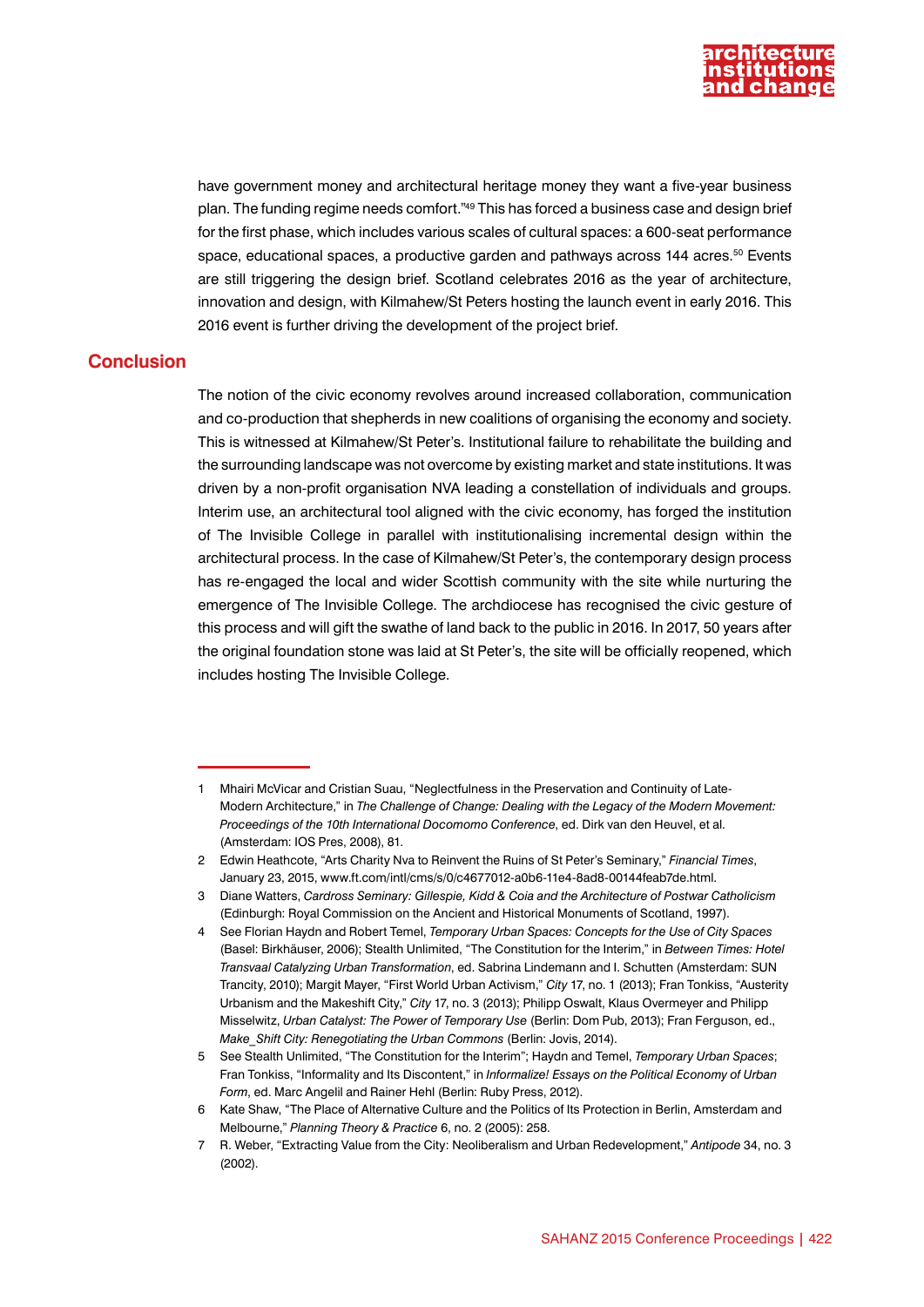- 8 Németh and Langhorst, "Rethinking Urban Transformation: Temporary Uses for Vacant Land," *Cities* 40 (2014).
- 9 Neil Brenner and Nik Theodore, "Cities and the Geographies of 'Actually Existing Neoliberalism'," *Antipode* 34, no. 3 (2002).
- 10 Brenner and Theodore, "Cities and the Geographies of 'Actually Existing Neoliberalism'."
- 11 Brenner and Theodore, "Cities and the Geographies of 'Actually Existing Neoliberalism'."
- 12 00://, *Compendium for the Civic Economy: What Our Cities, Towns and Neighborhoods Can Learn from 25 Trailblazers* (London: 00://, 2011), 4.
- 13 00://, *Compendium for the Civic Economy*, 1.
- 14 Fran Tonkiss, "From Austerity to Audacity: Makeshift Urbanism and the Post-Crisis City," in *Make\_Shift City: Renegotiating the Urban Commons*, ed. Fran Ferguson (Berlin: Jovis, 2014), 165.
- 15 00://, *Compendium for the Civic Economy*.
- 16 Jocelyne Bourgon, *A New Synthesis of Public Administration: Serving in the 21st Century* (Canada: McGills-Queens University Press, 2011).
- 17 Robert Jepperson, "Institutions, Institutional Effects, and Institutionalisation," in *The New Institutionalism in Organisational Analysis*, ed. Walter Powell and Paul Dimaggio (Chicago: University of Chicago Press, 1991), 153.
- 18 Sophie Jerram et al., "Letter to the Mayor," news release, December 15, 2014.
- 19 Avanti Architects, "Conservation Assessment: St Peter's Seminary" (2008).
- 20 The classrooms were completed in 1967, the library was completed the following year, and the settlement of final certificate was granted in 1971.
- 21 Avanti Architects, "Conservation Assessment: St Peter's Seminary."
- 22 McVicar and Suau, "Neglectfulness in the Preservation and Continuity of Late-Modern Architecture."
- 23 Rowan Moore, "St Peter's Seminary a Second Coming for Scotland's Modernist Masterpiece?," *The Guardian*, January 18, 2015, www.theguardian.com/artanddesign/2015/jan/17/stpetersseminaryglasgow secondcomingforscotlandsmodernistmasterpiece.
- 24 Karen Wenell, "St Peter's College and the Desacralisation of Space," *Literature & Theology* 21, no. 3 (2007).
- 25 Robert Proctor, "Churches for a Changing Liturgy: Gillespie, Kidd & Coia and the Second Vatican Council," *Architectural History* 48 (2005): 295.
- 26 Wenell, "St Peter's College and the Desacralisation of Space."
- 27 Wenell, "St Peter's College and the Desacralisation of Space," 266.
- 28 Watters, *Cardross Seminary.*
- 29 Wenell, "St Peter's College and the Desacralisation of Space," 265.
- 30 Wenell, "St Peter's College and the Desacralisation of Space."
- 31 Merlin Fulcher, "Urban Splash Ditch Cardross," *Architects' Journal* 23, no. 8 (2011).
- 32 Gerrie van Noord, ed., *To Have and to Hold: Future of a Contested Landscape* (Glasgow: NVA, 2011).
- 33 Alex Cochrane, April 15, 2013, 2013, https://adcochrane.wordpress.com/2013/04/15/the-ruins-thatmock-god-and-architecture.
- 34 Andrew Mead, "Its Ruin Is Far Too Raw, Fine Intentions Come to Nothing Too Soon," *Architect's Journal* 224, no. 9 (2006).
- 35 Miles Glendinning, ed., *Rebuilding Scotland: The Postwar Vision, 1945-75* (Edinburgh: Tuckwell Press, 1997).
- 36 The increasing conversation around the heritage of Brutalism is reflected in popular architectural media (see *Fuck Yeah Brutalism*; *Failed Architecture; Bunkers Brutalism and Bloodymindedness: Concrete Poetry*), architectural exhibitions (see *A Clockwork Jerusalem*; *Balfron Season: Art, Architecture and Culture in the Iconic Balfron Tower*) and themed architectural publications (see *Clog* (2013); *NSW Architecture Bulletin* (March-April 2012)*; Fabrications* 25, no. 2 (June 2015).
- 37 NVA is an acronym of a Latin phrase *nacionale vita activ*, which translates as 'the right to influence public affairs'.
- 38 NVA's work built on a 2009 report by Avanti Architects, who were also engaged in 2007 by Historic Scotland for a conservation assessment.
- 39 Angus Farquhar, Gerrie Van Noord and Ross Roscher, "Kilmahew/St Peter's Commission Plan," ed. Ellen Potter (NVA, 2010), 1.
- 40 Van Noord, *To Have and to Hold*, 68.
- 41 The Invisible College Team, "The Invisible College," www.theinvisiblecollege.org.uk.